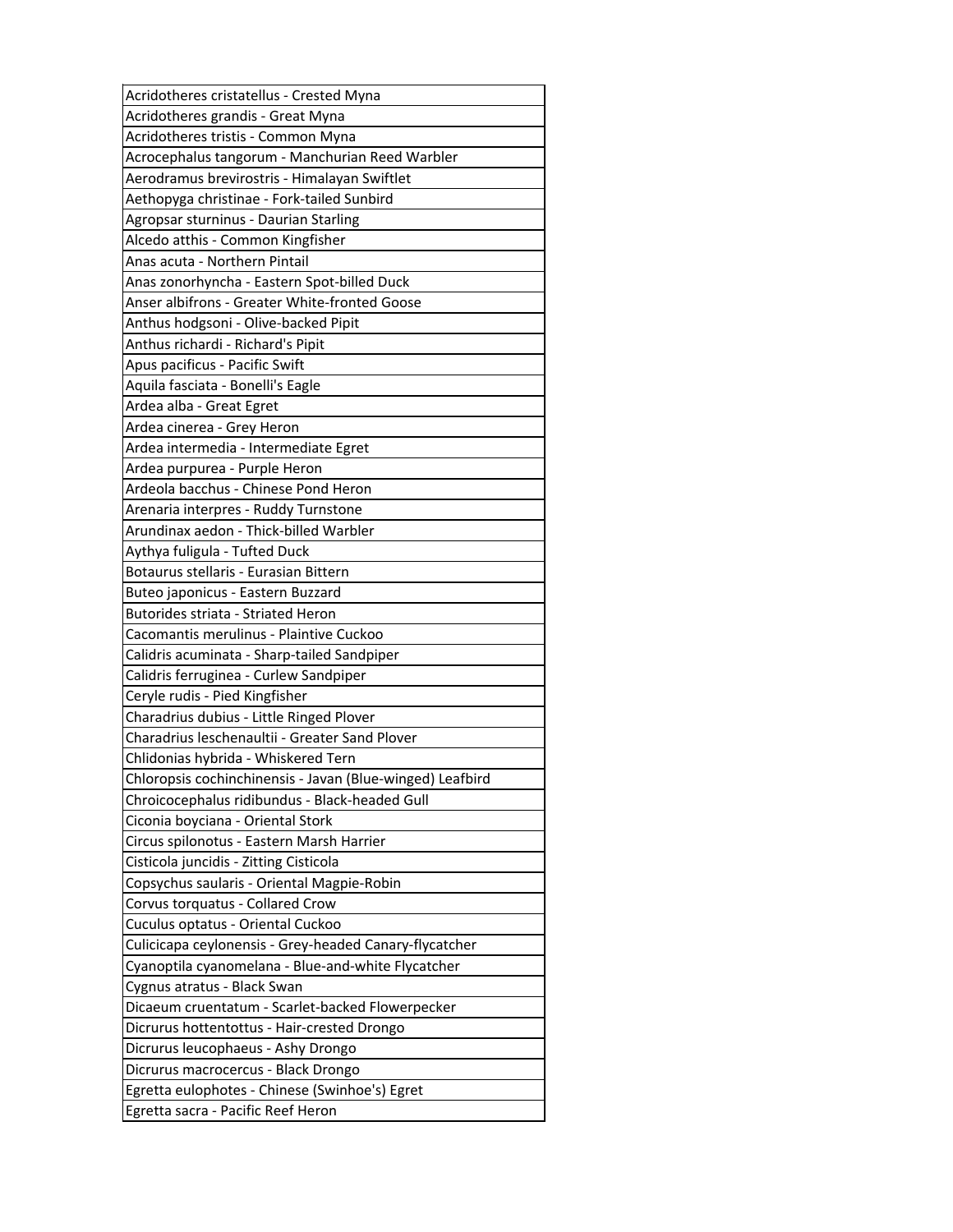| Elanus caeruleus - Black-winged Kite              |
|---------------------------------------------------|
| Emberiza pusilla - Little Bunting                 |
| Eophona migratoria - Chinese Grosbeak             |
| Eudynamys scolopaceus - Asian Koel                |
| Falco amurensis - Amur Falcon                     |
| Ficedula albicilla - Taiga Flycatcher             |
| Fulica atra - Eurasian Coot                       |
| Gallinula chloropus - Common Moorhen              |
| Gelochelidon nilotica - Gull-billed Tern          |
| Haematopus ostralegus - Eurasian Oystercatcher    |
| Halcyon pileata Black-capped Kingfisher           |
| Himantopus himantopus - Black-winged Stilt        |
| Hirundo rustica - Barn Swallow                    |
| Hirundo tahitica - Pacific Swallow                |
| Hydrophasianus chirurgus - Pheasant-tailed Jacana |
| Hydroprogne caspia - Caspian Tern                 |
| Ixobrychus sinensis - Yellow Bittern              |
| Lanius schach - Long-tailed Shrike                |
| Lanius tigrinus - Tiger Shrike                    |
| Larvivora cyane - Siberian Blue Robin             |
| Leiothrix argentauris - Silver-eared Mesia        |
| Limnodromus semipalmatus - Asian Dowitcher        |
| Limosa limosa - Black-tailed Godwit               |
| Lonchura atricapilla - Chestnut Munia             |
| Lonchura punctulata - Scaly-breasted Munia        |
|                                                   |
| Mareca falcata - Falcated Duck                    |
| Mareca penelope - Eurasian Wigeon                 |
| Milvus migrans - Black Kite                       |
| Motacilla alba - White Wagtail                    |
| Motacilla tschutschensis - Eastern Yellow Wagtail |
| Muscicapa dauurica - Asian Brown Flycatcher       |
| Muscicapa sibirica - Dark-sided Flycatcher        |
| Myophonus caeruleus - Blue Whistling Thrush       |
| Numenius arquata - Eurasian Curlew                |
| Numenius phaeopus - Eurasian Whimbrel             |
| Nycticorax nycticorax - Black-crowned Night Heron |
| Orthotomus sutorius - Common Tailorbird           |
| Pandion haliaetus - Western Osprey                |
| Passer montanus - Eurasian Tree Sparrow           |
| Phalacrocorax carbo - Great Cormorant             |
| Phalaropus lobatus - Red-necked Phalarope         |
| Phoenicurus auroreus - Daurian Redstart           |
| Phylloscopus fuscatus - Dusky Warbler             |
| Phylloscopus inornatus - Yellow-browed Warbler    |
| Pica serica - Oriental Magpie                     |
| Platalea leucorodia - Eurasian Spoonbill          |
| Platalea minor - Black-faced Spoonbill            |
| Plegadis falcinellus - Glossy Ibis                |
| Pluvialis fulva - Pacific Golden Plover           |